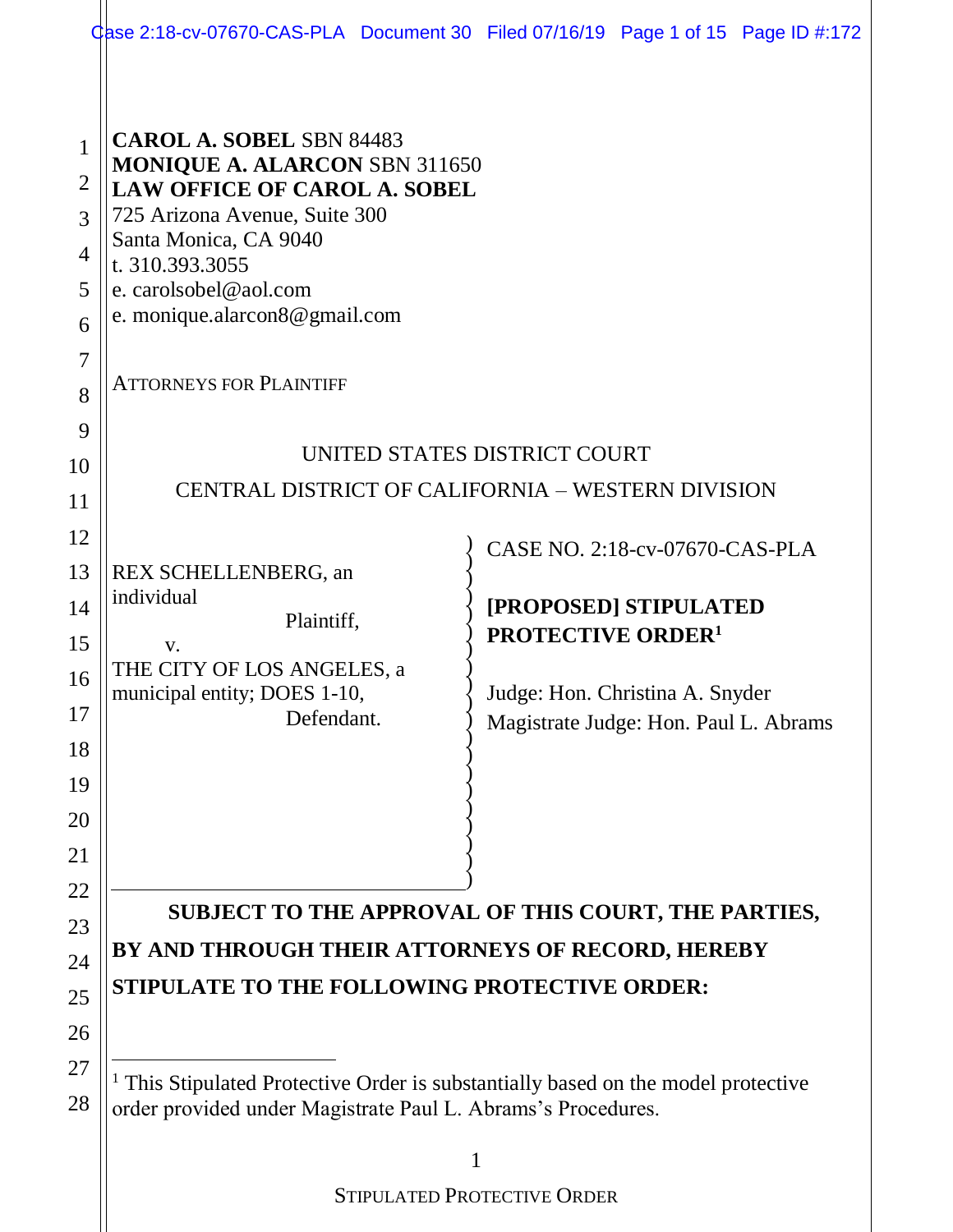#### **1. GENERAL**

1.1 Purposes and Limitations. Discovery in this action is likely to involve production of confidential, proprietary, or private information for which special protection from public disclosure and from use for any purpose other than prosecuting this litigation may be warranted. Accordingly, the parties hereby stipulate to and petition the Court to enter the following Stipulated Protective Order. The parties acknowledge that this Order does not confer blanket protections on all disclosures or responses to discovery and that the protection it affords from public disclosure and use extends only to the limited information or items that are entitled to confidential treatment under the applicable legal principles. The parties further acknowledge, as set forth in Section 12.3, below, that this Stipulated Protective Order does not entitle them to file confidential information under seal; Civil Local Rule 79-5 sets forth the procedures that must be followed and the standards that will be applied when a party seeks permission from the court to file material under seal.

1.2 Good Cause Statement. Good cause exists for the Court to enter this pretrial protective order. *Cf. Oliner v. Kontrabecki*, 745 F.3d 1024, 1026 (9th Cir. 2014). This civil action involves allegations that Defendant the City of Los Angeles' ("Defendant" or "City") officers and employees unlawfully confiscated and summarily destroyed Plaintiff's property, in violation of Plaintiff's rights under the Fourth, Fifth, and Fourteenth Amendments to the United States Constitution and California constitutional and statutory law. Plaintiff, a disabled homeless individual, further alleges that at all times relevant to this action, he was a qualified individual with disabilities within the meaning of Title II of the Americans with Disabilities act, and that the Defendant's policy and practice of seizing and destroying his essential property violated his rights on the basis of his disabilities. Defendant denies these allegations.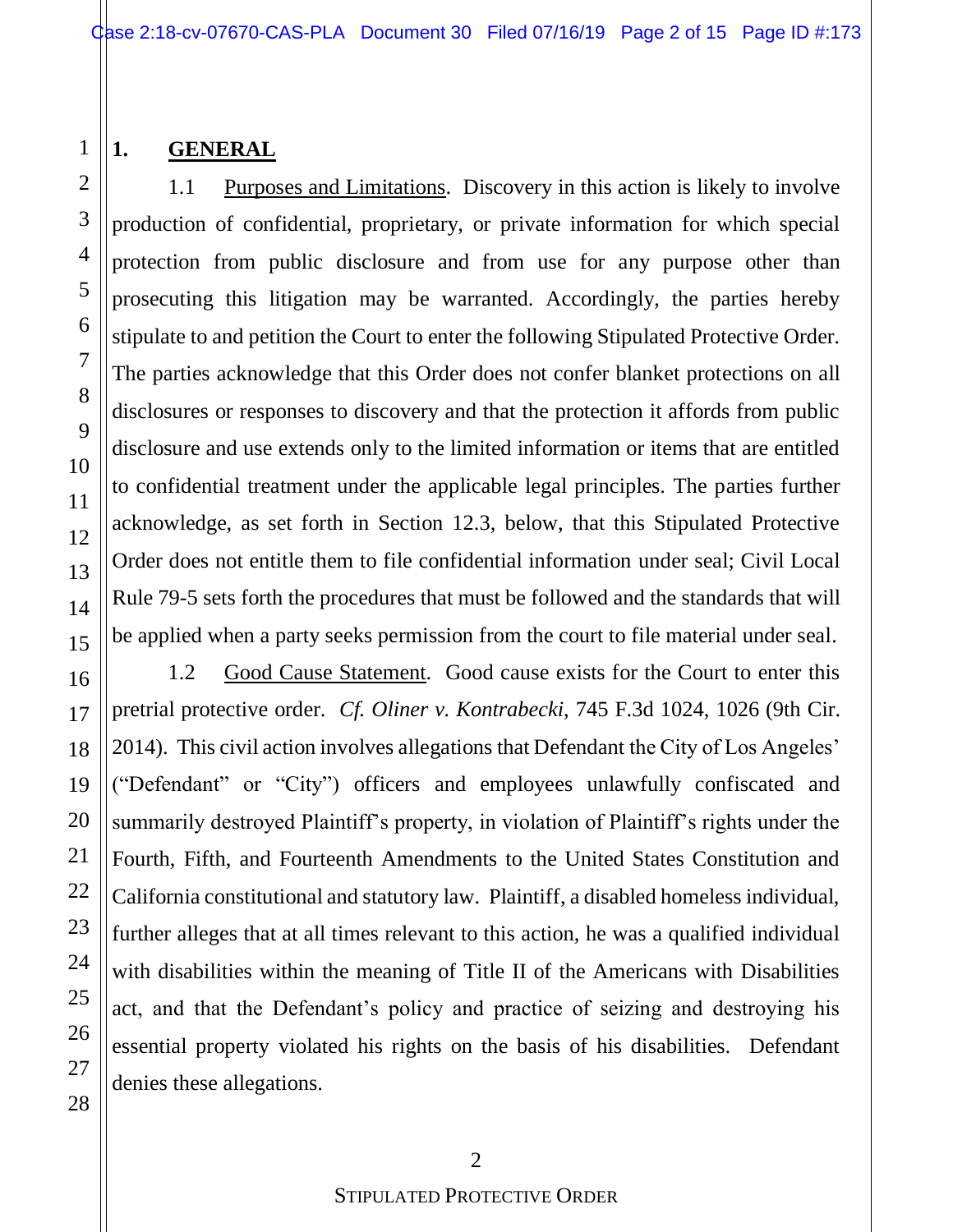This action is likely to involve documents which contain private and confidential information pertaining to Plaintiff's, Defendant, and non-parties. These documents include, but are not limited to, Plaintiff's medical records, social security number, telephonic records involving non-parties, and police reports including names and dates of birth of non-parties.

These documents also include materials and information that the City maintains as confidential, such as personnel files of the police officers involved in this incident, Internal Affairs materials and information, video recordings, and information and other administrative materials and information currently in the possession of the City that requires special protection from public disclosure and from use for any purpose other than prosecuting this litigation. The confidentiality of these materials and information is recognized by California and federal law, as evidenced inter alia by California *Penal Code* section 832.7 and *Kerr v. United States Dist. Ct. for N.D. Cal*., 511 F.2d 192, 198 (9th Cir. 1975), aff'd, 426 U.S. 394 (1976). The City has not publicly released the materials and information referenced above except under protective order or pursuant to a court order, if at all. The City contends that absent a protective order delineating the responsibilities of nondisclosure on the part of the parties hereto, there is a specific risk of unnecessary and undue disclosure and the corollary risk of embarrassment, harassment and professional and legal harm on the part of the Defendant's officers referenced in the materials and information.

Accordingly, to expedite the flow of information, to facilitate the prompt resolution of disputes over confidentiality of discovery materials, to adequately protect information the parties are entitled to keep confidential, to ensure that the parties are permitted reasonable necessary uses of such material in preparation for and in the conduct of trial, to address their handling at the end of the litigation, and serve the ends of justice, a protective order for such information is justified in this

#### STIPULATED PROTECTIVE ORDER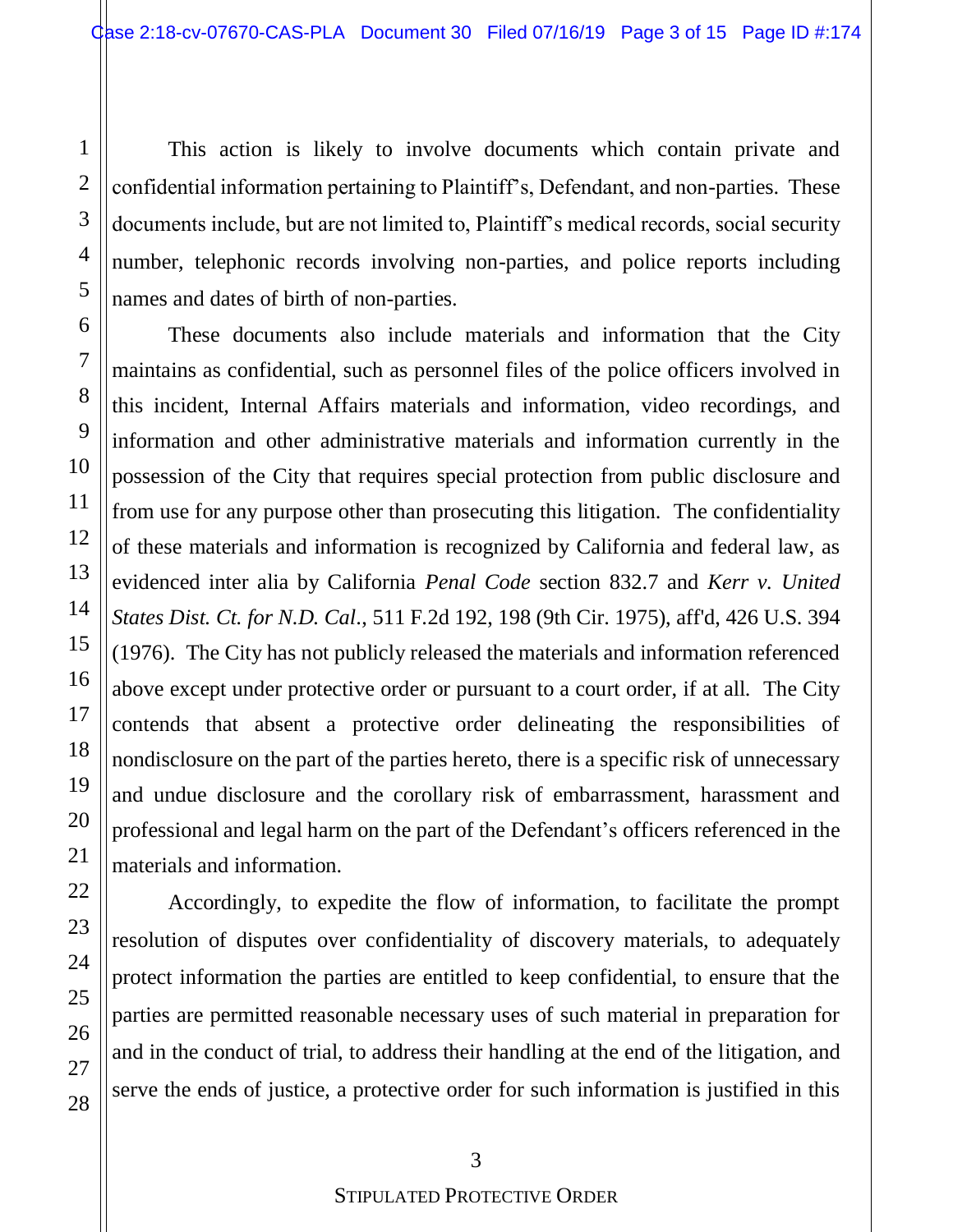2 3 4 matter. It is the intent of the parties that information will not be designated as confidential for tactical reasons and that nothing be so designated without a good faith belief that it has been maintained in a confidential, non-public manner, and there is good cause why it should not be part of the public record of this case.

#### **2. DEFINITIONS**

1

5

6

7

8

9

10

11

12

13

14

15

16

17

18

19

20

21

22

23

24

25

26

27

28

2.1 Action: this pending federal lawsuit.

2.2 Challenging Party: a Party or Non-Party that challenges the designation of information or items under this Order.

2.3 "CONFIDENTIAL" Information or Items: information (regardless of how it is generated, stored or maintained) or tangible things that qualify for protection under Federal Rule of Civil Procedure 26(c), and as specified above in the Good Cause Statement.

2.4 Counsel: Outside Counsel of Record and House Counsel (as well as their support staff).

2.5 Designating Party: a Party or Non-Party that designates information or items that it produces in disclosures or in responses to discovery as "CONFIDENTIAL."

2.6 Disclosure or Discovery Material: all items or information, regardless of the medium or manner in which it is generated, stored, or maintained (including, among other things, testimony, transcripts, and tangible things), that are produced or generated in disclosures or responses to discovery in this matter.

2.7 Expert: a person with specialized knowledge or experience in a matter pertinent to the litigation who has been retained by a Party or its counsel to serve as an expert witness or as a consultant in this Action.

2.8 House Counsel: attorneys who are employees of a party to this Action. House Counsel does not include Outside Counsel of Record or any other outside counsel.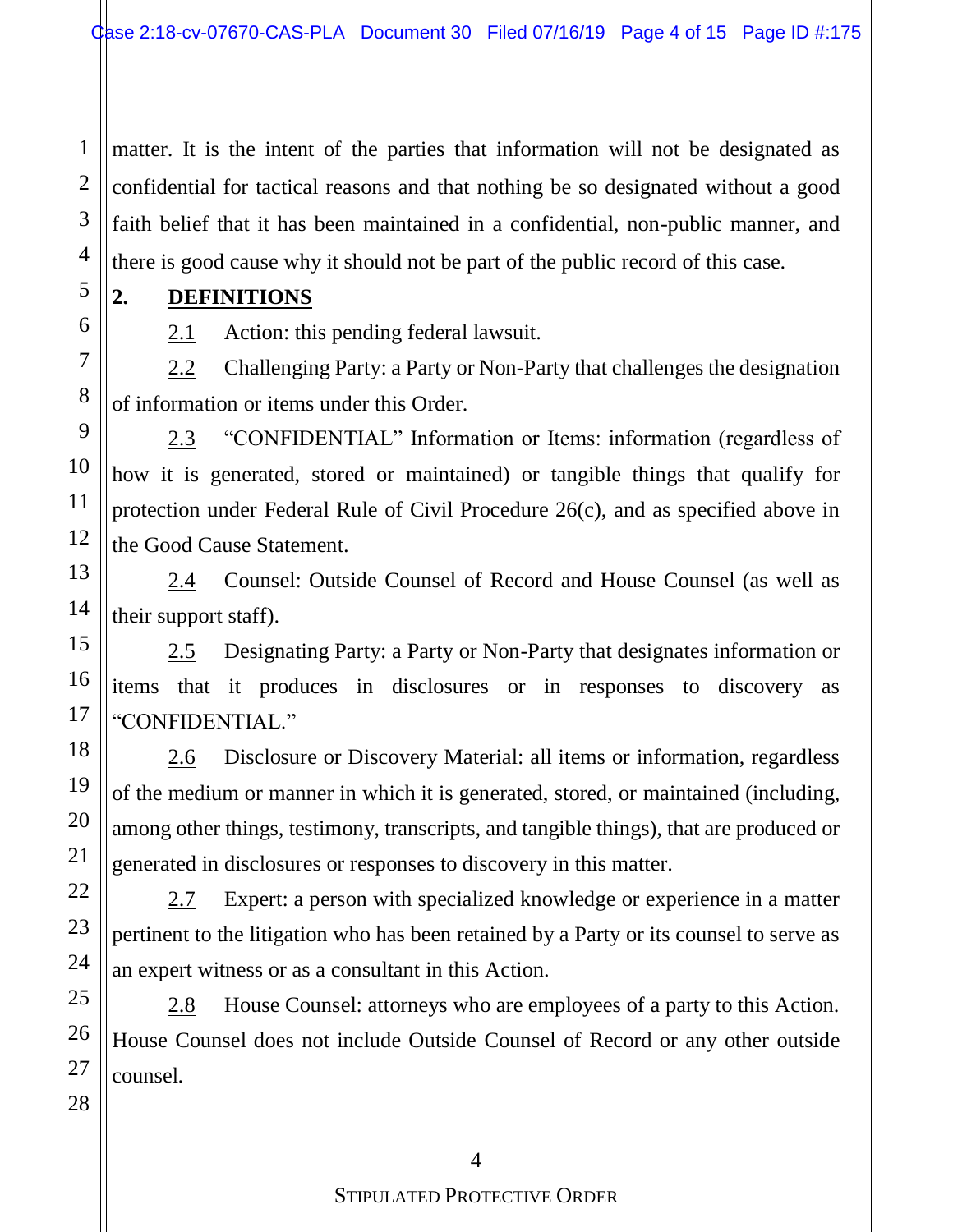2.9 Non-Party: any natural person, partnership, corporation, association, or other legal entity not named as a Party to this action.

2.10 Outside Counsel of Record: attorneys who are not employees of a party to this Action but are retained to represent or advise a party to this Action and have appeared in this Action on behalf of that party or are affiliated with a law firm that has appeared on behalf of that party, including support staff.

2.11 Party: any party to this Action, including all of its officers, directors, employees, consultants, retained experts, and Outside Counsel of Record (and their support staffs).

2.12 Producing Party: a Party or Non-Party that produces Disclosure or Discovery Material in this Action.

2.13 Professional Vendors: persons or entities that provide litigation support services (e.g., photocopying, videotaping, translating, preparing exhibits or demonstrations, and organizing, storing, or retrieving data in any form or medium) and their employees and subcontractors.

2.14 Protected Material: any Disclosure or Discovery Material that is designated as "CONFIDENTIAL."

2.15 Receiving Party: a Party that receives Disclosure or Discovery Material from a Producing Party.

**3. SCOPE**

The protections conferred by this Stipulation and Order cover not only Protected Material (as defined above), but also (1) any information copied or extracted from Protected Material; (2) all copies, excerpts, summaries, or compilations of Protected Material; and (3) any testimony, conversations, or presentations by Parties or their Counsel that might reveal Protected Material.

Any use of Protected Material at trial shall be governed by the orders of the trial judge. This Order does not govern the use of Protected Material at trial.

1

2

3

4

5

6

7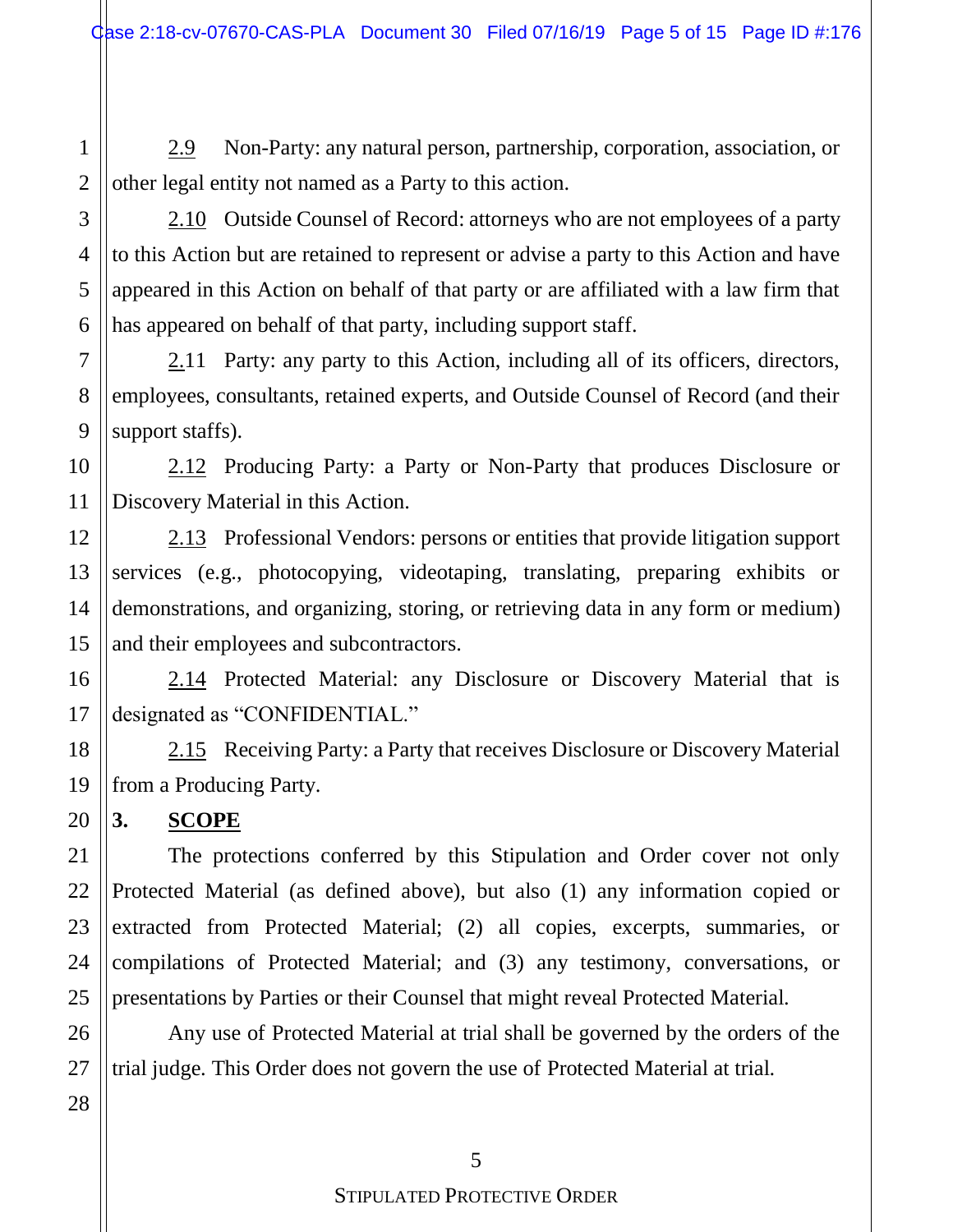## **4. DURATION**

Once a case proceeds to trial, all of the court-filed information to be introduced that was previously designated as confidential or maintained pursuant to this protective order becomes public and will be presumptively available to all members of the public, including the press, unless compelling reasons supported by specific factual findings to proceed otherwise are made to the trial judge in advance of the trial. *See Kamakana v. City and Cty. of Honolulu*, 447 F.3d 1172, 1180-81 (9th Cir. 2006) (distinguishing "good cause" showing for sealing documents produced in discovery from "compelling reasons" standard when merits-related documents are part of court record). Accordingly, the terms of this protective order do not extend beyond the commencement of the trial.

1

2

3

4

5

6

7

## **5. DESIGNATING PROTECTED MATERIAL**

5.1 Exercise of Restraint and Care in Designating Material for Protection. Each Party or Non-Party that designates information or items for protection under this Order must take care to limit any such designation to specific material that qualifies under the appropriate standards. The Designating Party must designate for protection only those parts of material, documents, items, or oral or written communications that qualify so that other portions of the material, documents, items, or communications for which protection is not warranted are not swept unjustifiably within the ambit of this Order.

Mass, indiscriminate, or routinized designations are prohibited. Designations that are shown to be clearly unjustified or that have been made for an improper purpose (e.g., to unnecessarily encumber the case development process or to impose unnecessary expenses and burdens on other parties) may expose the Designating Party to sanctions.

If it comes to a Designating Party's attention that information or items that it designated for protection do not qualify for protection, that Designating Party must promptly notify all other Parties that it is withdrawing the inapplicable designation.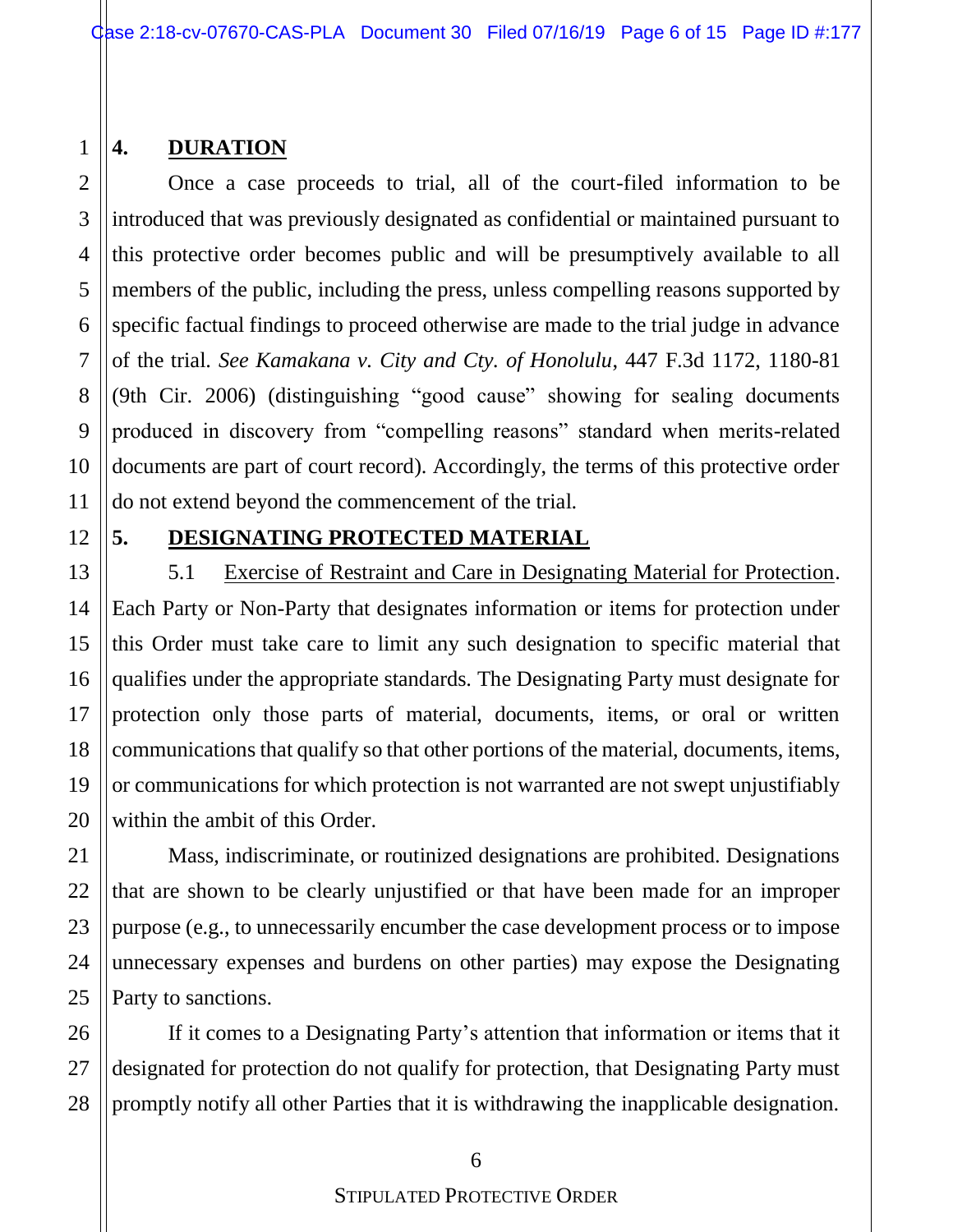5.2 Manner and Timing of Designations. Except as otherwise provided in this Order (*see, e.g.*, second paragraph of section 5.2(a) below), or as otherwise stipulated or ordered, Disclosure or Discovery Material that qualifies for protection under this Order must be clearly so designated before the material is disclosed or produced.

1

2

3

4

5

6

7

8

9

10

11

12

13

14

15

16

17

18

19

20

21

22

23

24

25

26

27

28

Designation in conformity with this Order requires:

(a) for information in documentary form (e.g., paper or electronic documents, but excluding transcripts of depositions or other pretrial or trial proceedings), that the Producing Party affix, at a minimum, the legend "CONFIDENTIAL" (hereinafter "CONFIDENTIAL legend"), to each page that contains protected material. If only a portion or portions of the material on a page qualifies for protection, the Producing Party also must clearly identify the protected portion(s) (e.g., by making appropriate markings in the margins). A Party or Non-Party that makes original documents available for inspection need not designate them for protection until after the inspecting Party has indicated which documents it would like copied and produced. During the inspection and before the designation, all of the material made available for inspection shall be deemed "CONFIDENTIAL." After the inspecting Party has identified the documents it wants copied and produced, the Producing Party must determine which documents, or portions thereof, qualify for protection under this Order. Then, before producing the specified documents, the Producing Party must affix the "CONFIDENTIAL legend" to each page that contains Protected Material. If only a portion or portions of the material on a page qualifies for protection, the Producing Party also must clearly identify the protected portion(s) (e.g., by making appropriate markings in the margins).

(b) for testimony given in depositions, that the Designating Party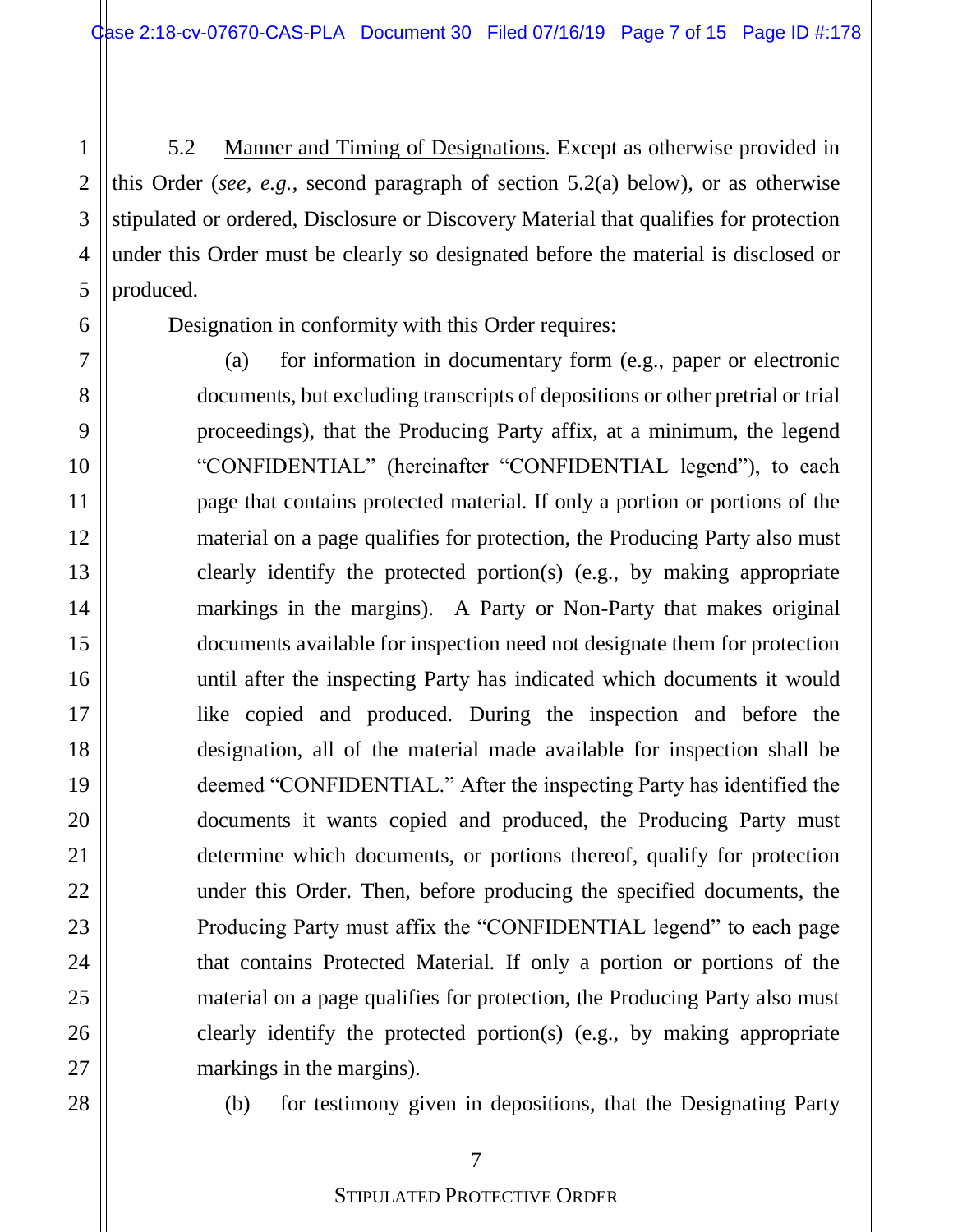identify the Disclosure or Discovery Material on the record, before the close of the deposition.

(c) for information produced in some form other than documentary and for any other tangible items, that the Producing Party affix in a prominent place on the exterior of the container or containers in which the information is stored the legend "CONFIDENTIAL." If only a portion or portions of the information warrants protection, the Producing Party, to the extent practicable, shall identify the protected portion(s).

5.3 Inadvertent Failures to Designate. If timely corrected, an inadvertent failure to designate qualified information or items does not, standing alone, waive the Designating Party's right to secure protection under this Order for such material. Upon timely correction of a designation, the Receiving Party must make reasonable efforts to assure that the material is treated in accordance with the provisions of this Order.

#### **6. CHALLENGING CONFIDENTIALITY DESIGNATIONS**

6.1 Timing of Challenges. Any Party or Non-Party may challenge a designation of confidentiality at any time that is consistent with the Court's Scheduling Order.

6.2 Meet and Confer. The Challenging Party shall initiate the dispute resolution process under Local Rule 37-1, et seq. Any discovery motion must strictly comply with the procedures set forth in Local Rules 37-1, 37-2, and 37-3.

6.3 Burden. The burden of persuasion in any such challenge proceeding shall be on the Designating Party. Frivolous challenges, and those made for an improper purpose (e.g., to harass or impose unnecessary expenses and burdens on other parties) may expose the Challenging Party to sanctions. Unless the Designating Party has waived or withdrawn the confidentiality designation, all parties shall continue to afford the material in question the level of protection to which it is entitled under the Producing Party's designation until the Court rules on the

8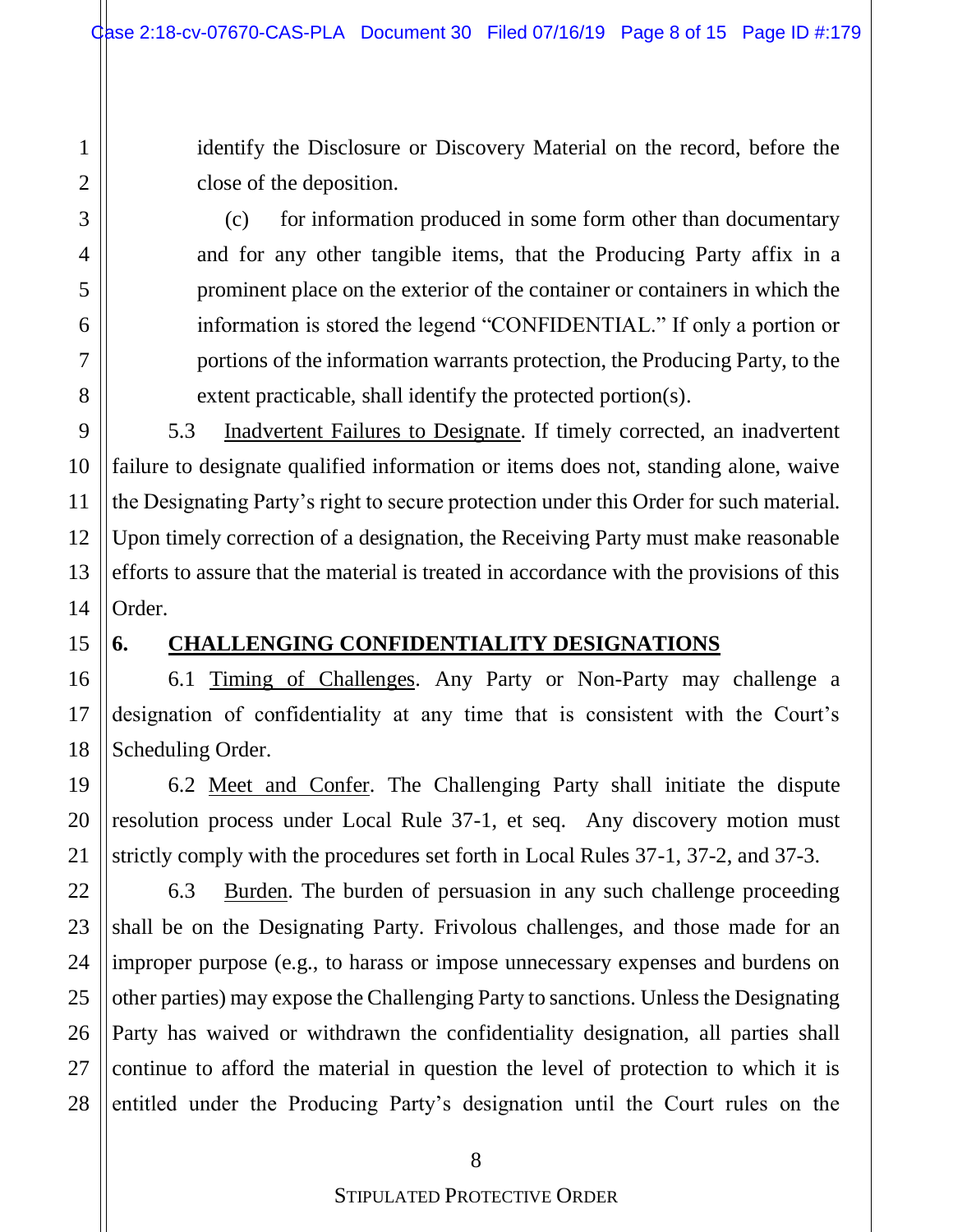1 challenge.

#### 2

# **7. ACCESS TO AND USE OF PROTECTED MATERIAL**

7.1 Basic Principles. A Receiving Party may use Protected Material that is disclosed or produced by another Party or by a Non-Party in connection with this Action only for prosecuting, defending, or attempting to settle this Action. Such Protected Material may be disclosed only to the categories of persons and under the conditions described in this Order. When the Action has been terminated, a Receiving Party must comply with the provisions of section 13 below (FINAL DISPOSITION).

Protected Material must be stored and maintained by a Receiving Party at a location and in a secure manner that ensures that access is limited to the persons authorized under this Order.

7.2 Disclosure of "CONFIDENTIAL" Information or Items. Unless otherwise ordered by the Court or permitted in writing by the Designating Party, a Receiving Party may disclose any information or item designated "CONFIDENTIAL" only to:

(a) the Receiving Party's Outside Counsel of Record in this Action, as well as employees of said Outside Counsel of Record to whom it is reasonably necessary to disclose the information for this Action;

(b) the officers, directors, and employees (including House Counsel) of the Receiving Party to whom disclosure is reasonably necessary for this Action;

(c) Experts (as defined in this Order) of the Receiving Party to whom disclosure is reasonably necessary for this Action and who have signed the "Acknowledgment and Agreement to Be Bound" (Exhibit A);

(d) the Court and its personnel;

(e) court reporters and their staff;

(f) professional jury or trial consultants, mock jurors, and Professional Vendors to whom disclosure is reasonably necessary for this Action and who have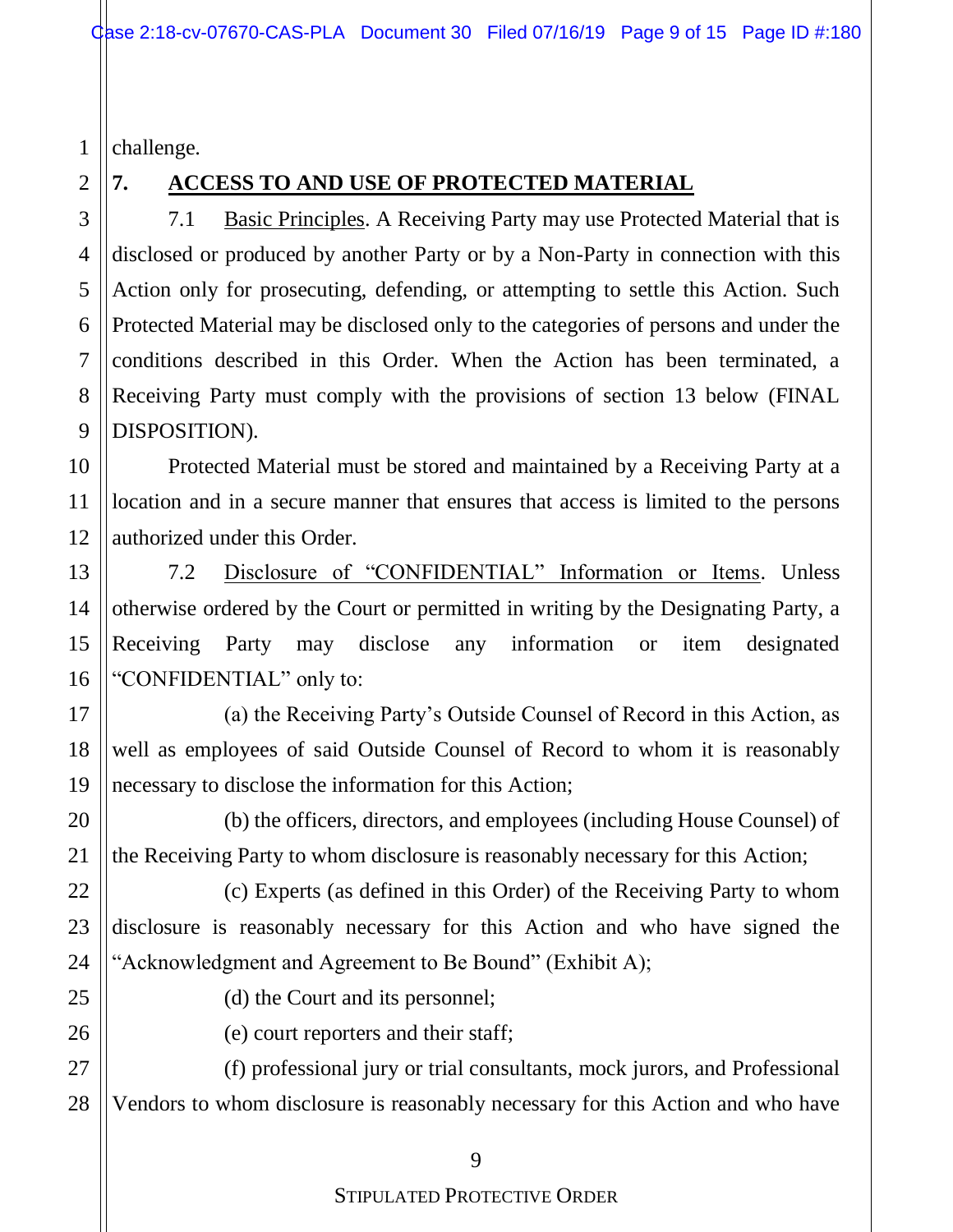1 signed the "Acknowledgment and Agreement to Be Bound" (Exhibit A);

(g) the author or recipient of a document containing the information or a custodian or other person who otherwise possessed or knew the information;

(h) during their depositions, witnesses, and attorneys for witnesses, in the Action to whom disclosure is reasonably necessary provided: (1) the deposing party requests that the witness sign the form attached as Exhibit A hereto; and (2) they will not be permitted to keep any confidential information unless they sign the "Acknowledgment and Agreement to Be Bound" (Exhibit A), unless otherwise agreed by the Designating Party or ordered by the Court. Pages of transcribed deposition testimony or exhibits to depositions that reveal Protected Material may be separately bound by the court reporter and may not be disclosed to anyone except as permitted under this Stipulated Protective Order; and

(i) any mediator or settlement officer, and their supporting personnel, mutually agreed upon by any of the parties engaged in settlement discussions.

# **8. PROTECTED MATERIAL SUBPOENAED OR ORDERED PRODUCED IN OTHER LITIGATION**

If a party is served with a subpoena or a court order issued in other litigation that compels disclosure of any information or items designated in this action as "CONFIDENTIAL," that party must:

(a) promptly notify in writing the Designating Party. Such notification shall include a copy of the subpoena or court order;

(b) promptly notify in writing the party who caused the subpoena or order to issue in the other litigation that some or all of the material covered by the subpoena or order is subject to this Protective Order. Such notification shall include a copy of this Stipulated Protective Order; and

(c) cooperate with respect to all reasonable procedures sought to be pursued by the Designating Party whose Protected Material may be affected. If the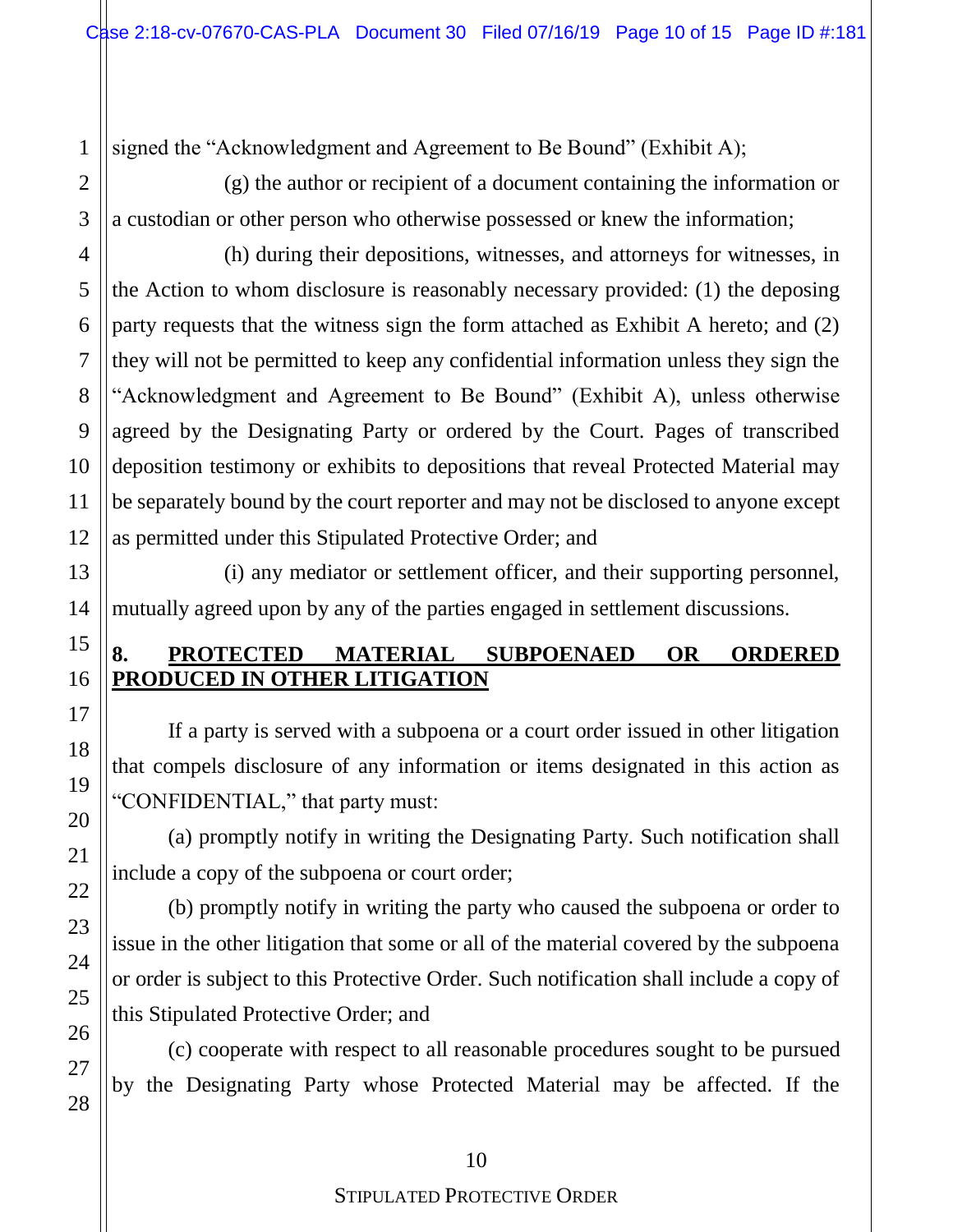Designating Party timely seeks a protective order, the Party served with the subpoena or court order shall not produce any information designated in this action as "CONFIDENTIAL" before a determination by the court from which the subpoena or order issued, unless the Party has obtained the Designating Party's permission. The Designating Party shall bear the burden and expense of seeking protection in that court of its confidential material and nothing in these provisions should be construed as authorizing or encouraging a Receiving Party in this Action to disobey a lawful directive from another court.

## **9. A NON-PARTY'S PROTECTED MATERIAL SOUGHT TO BE PRODUCED IN THIS LITIGATION**

(a) The terms of this Order are applicable to information produced by a Non-Party in this Action and designated as "CONFIDENTIAL." Such information produced by Non-Parties in connection with this litigation is protected by the remedies and relief provided by this Order. Nothing in these provisions should be construed as prohibiting a Non-Party from seeking additional protections.

(b) In the event that a Party is required, by a valid discovery request, to produce a Non-Party's confidential information in its possession, and the Party is subject to an agreement with the Non-Party not to produce the Non-Party's confidential information, then the Party shall:

(1) promptly notify in writing the Requesting Party and the Non-Party that some or all of the information requested is subject to a confidentiality agreement with a Non-Party;

(2) promptly provide the Non-Party with a copy of the Stipulated Protective Order in this Action, the relevant discovery request(s), and a reasonably specific description of the information requested; and

(3) make the information requested available for inspection by the Non-Party, if requested.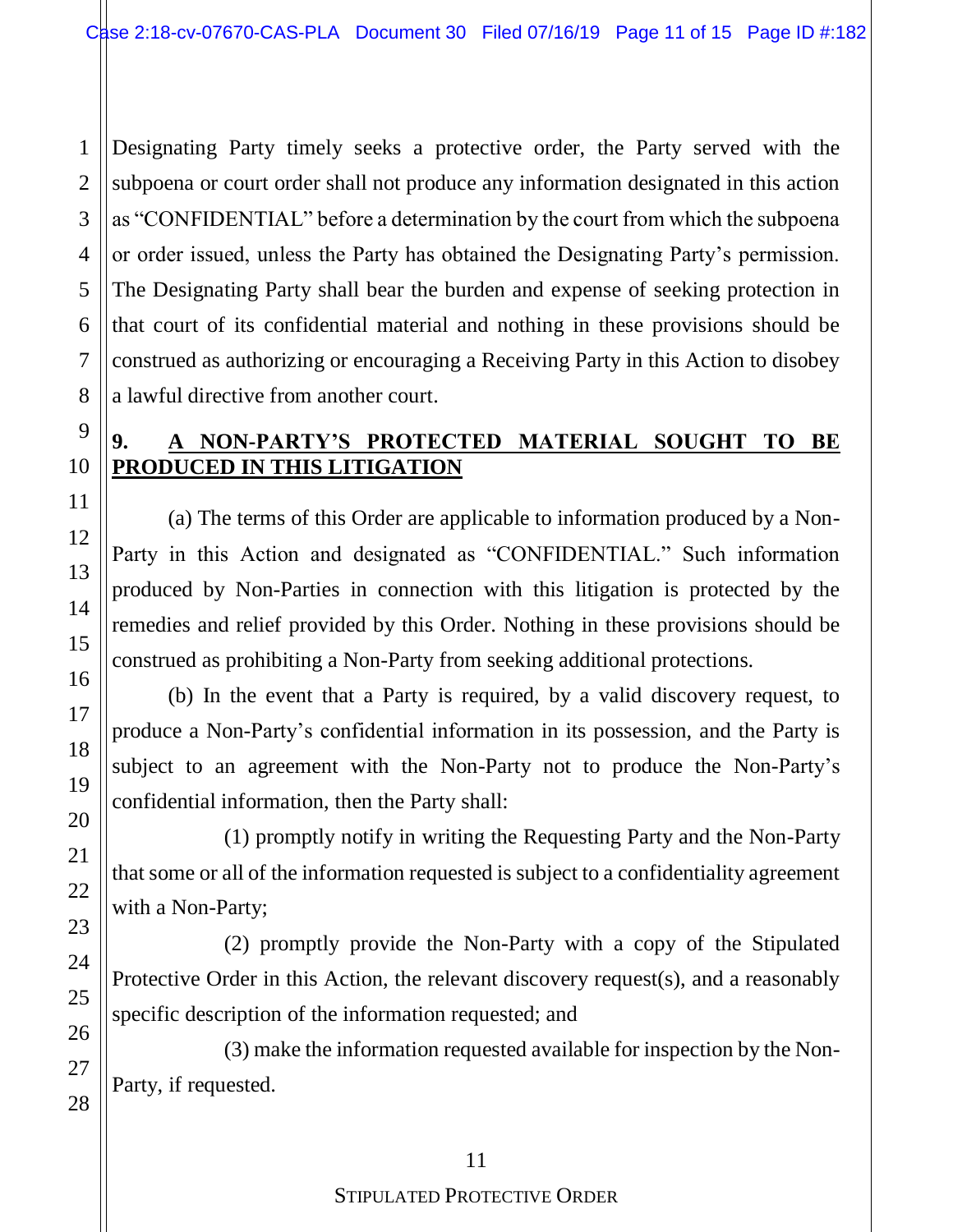(c) If the Non-Party fails to seek a protective order from this Court within 14 days of receiving the notice and accompanying information, the Receiving Party may produce the Non-Party's confidential information responsive to the discovery request. If the Non-Party timely seeks a protective order, the Receiving Party shall not produce any information in its possession or control that is subject to the confidentiality agreement with the Non-Party before a determination by the Court. Absent a court order to the contrary, the Non-Party shall bear the burden and expense of seeking protection in this Court of its Protected Material.

1

2

#### **10. UNAUTHORIZED DISCLOSURE OF PROTECTED MATERIAL**

If a Receiving Party learns that, by inadvertence or otherwise, it has disclosed Protected Material to any person or in any circumstance not authorized under this Stipulated Protective Order, the Receiving Party must immediately (a) notify in writing the Designating Party of the unauthorized disclosures, (b) use its best efforts to retrieve all unauthorized copies of the Protected Material, (c) inform the person or persons to whom unauthorized disclosures were made of all the terms of this Order, and (d) request such person or persons to execute the "Acknowledgment and Agreement to Be Bound" that is attached hereto as Exhibit A.

## **11. INADVERTENT PRODUCTION OF PRIVILEGED OR OTHERWISE PROTECTED MATERIAL**

When a Producing Party gives notice to Receiving Parties that certain inadvertently produced material is subject to a claim of privilege or other protection, the obligations of the Receiving Parties are those set forth in Federal Rule of Civil Procedure 26(b)(5)(B). This provision is not intended to modify whatever procedure may be established in an e-discovery order that provides for production without prior privilege review. Pursuant to Federal Rule of Evidence 502(d) and (e), insofar as the parties reach an agreement on the effect of disclosure of a communication or information covered by the attorney-client privilege or work product protection, the

# 12

#### STIPULATED PROTECTIVE ORDER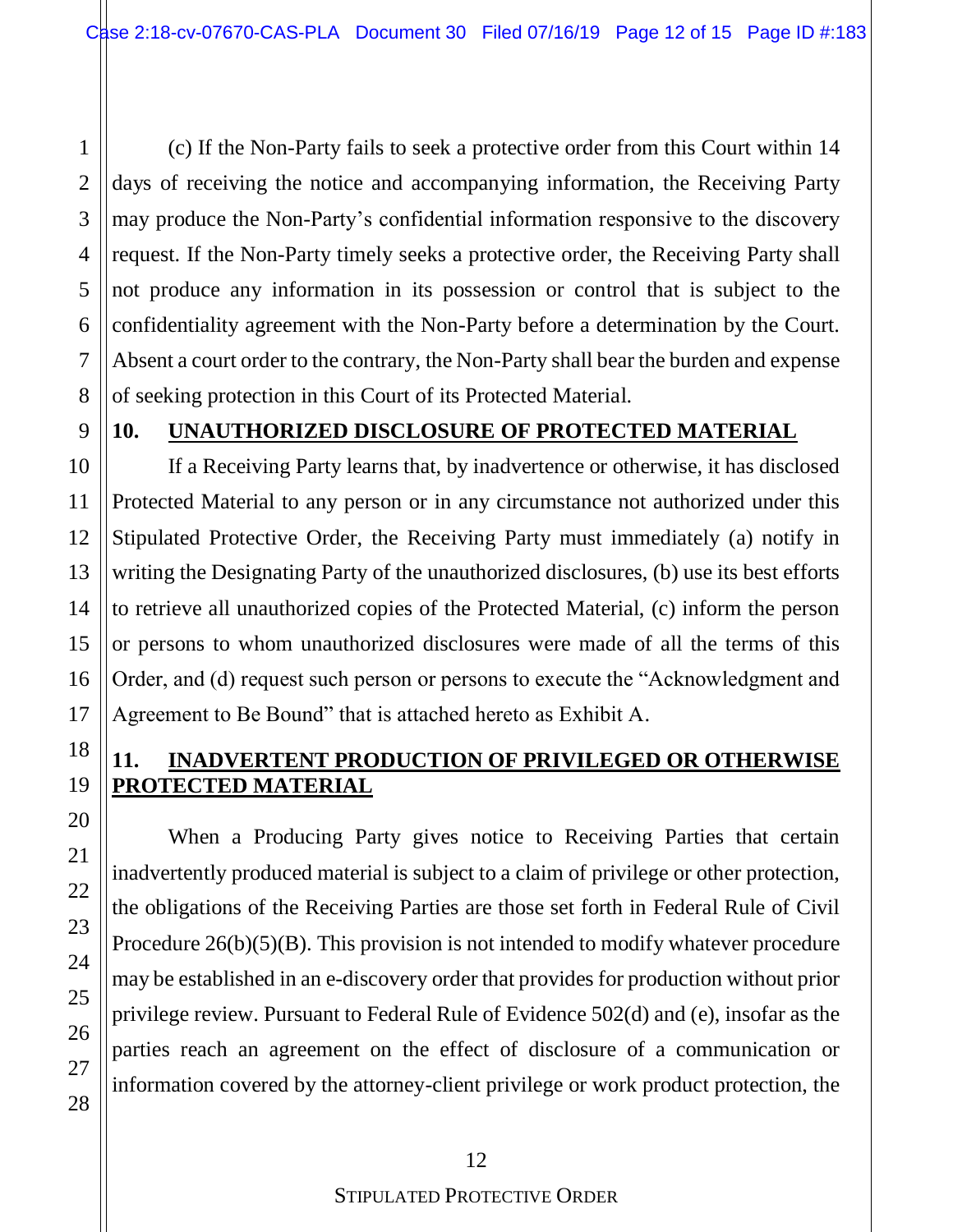1 2 parties may incorporate their agreement in the stipulated protective order submitted to the Court

## **12. MISCELLANEOUS**

12.1 Right to Further Relief. Nothing in this Order abridges the right of any person to seek its modification by the Court in the future.

12.2 Right to Assert Other Objections. By stipulating to the entry of this Protective Order, no Party waives any right it otherwise would have to object to disclosing or producing any information or item on any ground not addressed in this Stipulated Protective Order. Similarly, no Party waives any right to object on any ground to use in evidence of any of the material covered by this Protective Order.

12.3 Filing Protected Material. A Party that seeks to file under seal any Protected Material must comply with Civil Local Rule 79-5. Protected Material may only be filed under seal pursuant to a court order authorizing the sealing of the specific Protected Material at issue; good cause must be shown in the request to file under seal. If a Party's request to file Protected Material under seal is denied by the Court, then the Receiving Party may file the information in the public record unless otherwise instructed by the Court

# **13. FINAL DISPOSITION**

After the final disposition of this Action, within 60 days of a written request by the Designating Party, each Receiving Party must return all Protected Material to the Producing Party or destroy such material. As used in this subdivision, "all Protected Material" includes all copies, abstracts, compilations, summaries, and any other format reproducing or capturing any of the Protected Material. Whether the Protected Material is returned or destroyed, the Receiving Party must submit a written certification to the Producing Party (and, if not the same person or entity, to the Designating Party) by the 60 day deadline that (1) identifies (by category, where appropriate) all the Protected Material that was returned or destroyed, and (2) affirms that the Receiving Party has not retained any copies, abstracts, compilations,

3

4

13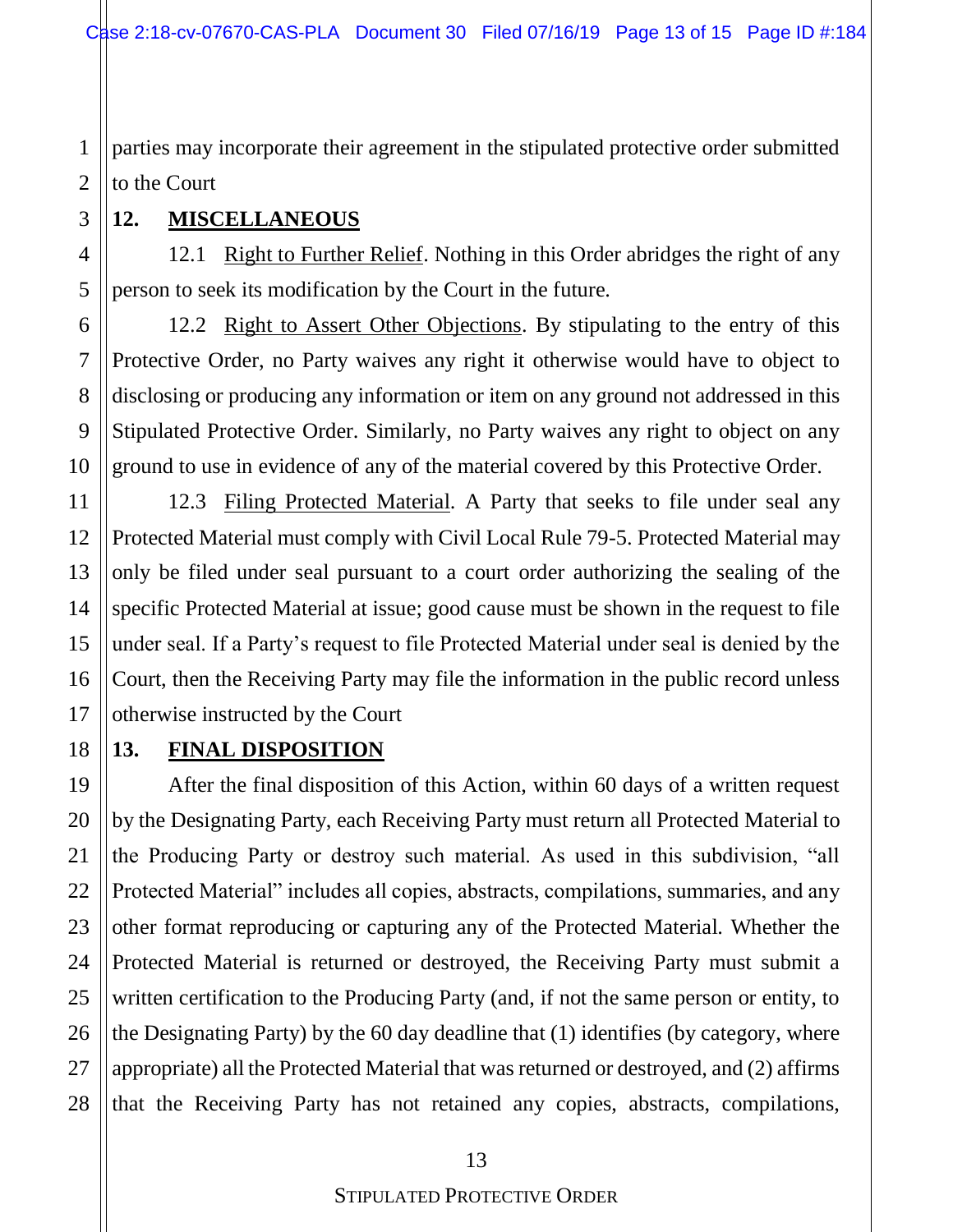1 2 3 4 5 6 7 8 summaries or any other format reproducing or capturing any of the Protected Material. Notwithstanding this provision, counsel are entitled to retain an archival copy of all pleadings, motion papers, trial, deposition, and hearing transcripts, legal memoranda, correspondence, deposition and trial exhibits, expert reports, attorney work product, and consultant and expert work product, even if such materials contain Protected Material. Any such archival copies that contain or constitute Protected Material remain subject to this Protective Order as set forth in Section 4 (DURATION).

# **14. VIOLATION OF ORDER**

9

10

11

12

13

14

Any violation of this Order may be punished by any and all appropriate measures including, without limitation, contempt proceedings and/or monetary sanctions.

# **IT IS SO STIPULATED, THROUGH COUNSEL OF RECORD:**

DATED: July 16, 2019

| 15 | $D$ (11 $D$ , $J$ uly $10$ , $2017$<br>LAW OFFICE OF CAROL A. SOBEL                                                              |
|----|----------------------------------------------------------------------------------------------------------------------------------|
| 16 | By: <i>/s/Monique A. Alarcon</i>                                                                                                 |
| 17 | Monique A. Alarcon                                                                                                               |
| 18 | <b>Attorneys for Plaintiff</b>                                                                                                   |
| 19 | DATED: July 16, 2019                                                                                                             |
| 20 | MICHAEL N. FEUER, CITY ATTORNEY<br>KATHLEEN A. KENEALY, SR. ASST. CITY ATTORNEY<br><b>GABRIEL S. DERMER, ASST. CITY ATTORNEY</b> |
| 21 | FELIX LEBRON, DEPUTY CITY ATTORNEY                                                                                               |
| 22 |                                                                                                                                  |
| 23 | By: $\frac{s}{F}$ elix Lebron                                                                                                    |
| 24 | <b>FELIX LEBRON</b>                                                                                                              |
| 25 | Deputy City Attorney                                                                                                             |
| 26 | <b>Attorney for Defendant</b><br><b>CITY OF LOS ANGELES</b>                                                                      |
| 27 |                                                                                                                                  |
| 28 |                                                                                                                                  |
|    |                                                                                                                                  |
|    | 14                                                                                                                               |
|    | <b>STIPULATED PROTECTIVE ORDER</b>                                                                                               |
|    |                                                                                                                                  |